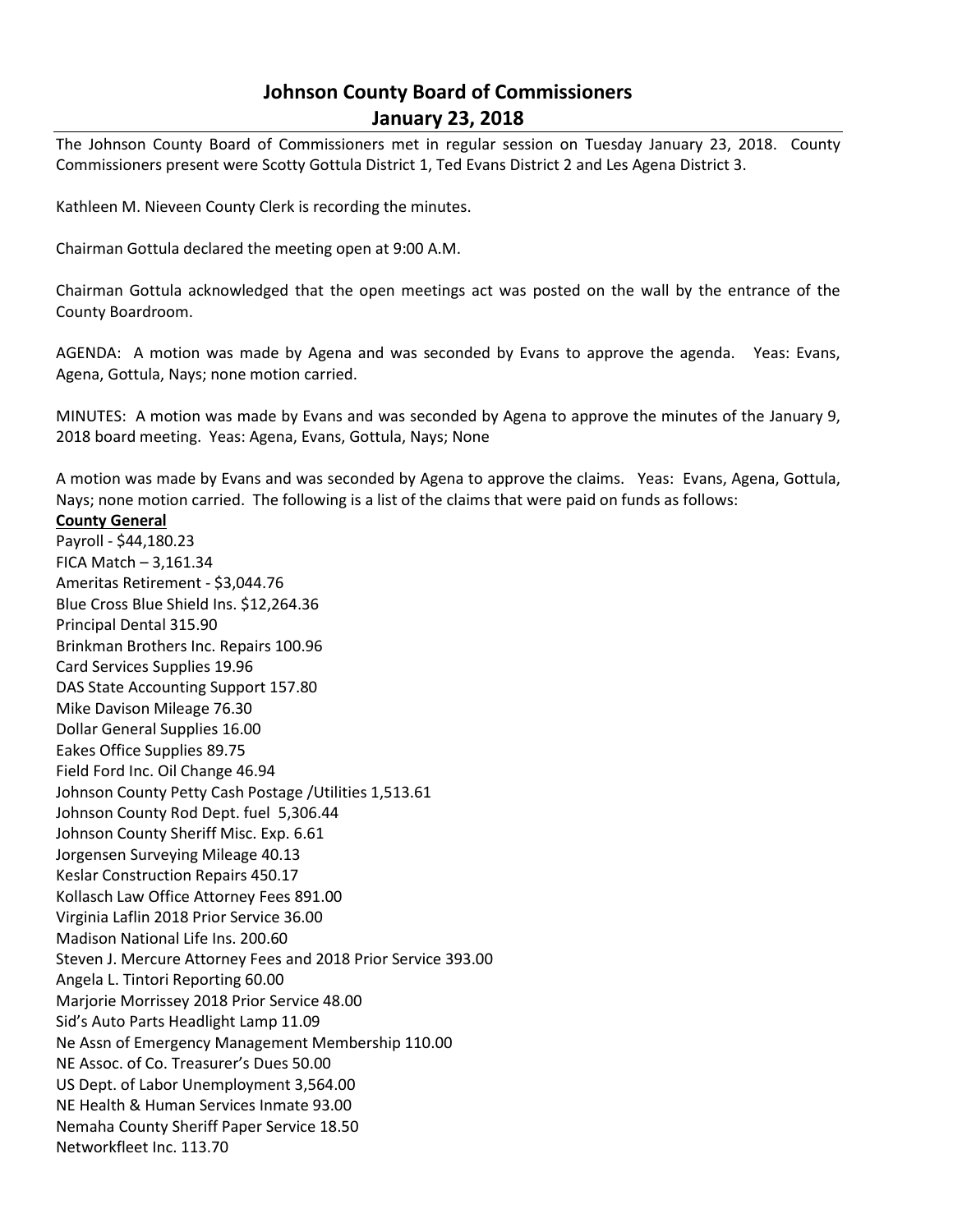Paramount Linen Rugs 86.65 Margaret Parrish 2018 Prior Service 96.00 Quill Corp. Supplies 224.85 Ready Low voltage Monitoring 84.00 Region V Services Quarterly 2,321.50 Region V Systems Quarterly 3,953.00 Schulz & Associates Audit 7,500.00 Scotty Grocery Inmate Meals 602.00 Richard R. Smith Phone 119.85 Tecumseh Central Market Supplies 11.98 Tecumseh Lumber Supplies 10.18 Time Warner Cable 829.35 US Bank Supplies 216.23 US Cellular tower Rent 438.00 US Cellular Phone 85.07 Troy Walters 2018 Prior Service 72.00 Windstream Phone 682.85

# **ROAD**

Payroll – \$19,292.10 FICA Match – 1,378.00 Ameritas Retirement – 1,302.27 Blue Cross Blue Shield Ins. \$6,550.42 Principal Dental Ins. 163.80 Diversified Drug Testing Drug Screening 250.00 Eggers Brothers Inc. Parts 14.96 Jack L. Evans 2018 Prior Service 300.00 H & H Auto Parts 37.61 Johnson County Petty Cash Utilities 437.71 Mainelli Wagner & Associates Inc. Consulting \$17,278.66 Matheson Tri-Gas 58.09 ME Collins Contracting co. contract Project C49-220 24,382.85 Sid's Auto Parts 947.66 Nebraska Public Power Utilities 50.87 Needles I Upholstery Seat Repair 235.00 Paramount Linen Rugs 17.75 Bonnie Schiebur 2018 Prior Service 108.00 Seneca Sanitation Trash 60.00 Orville Speckmann 2018 Prior Service 120.00 TO Haas tire 118.85 Tecumseh Lumber 74.97 Topp's Mechanical Steel 552.31 US Bank Supplies 1,120.73 US Cellular Internet 77.69 Village of Elk Creek Utilities 275.75 Windstream Ne. 138.12 Yant Testing Supply fuel Tank Hose 97.72

#### **INHERITANCE TAX**

Heartsmart Co. AED \$1,053.00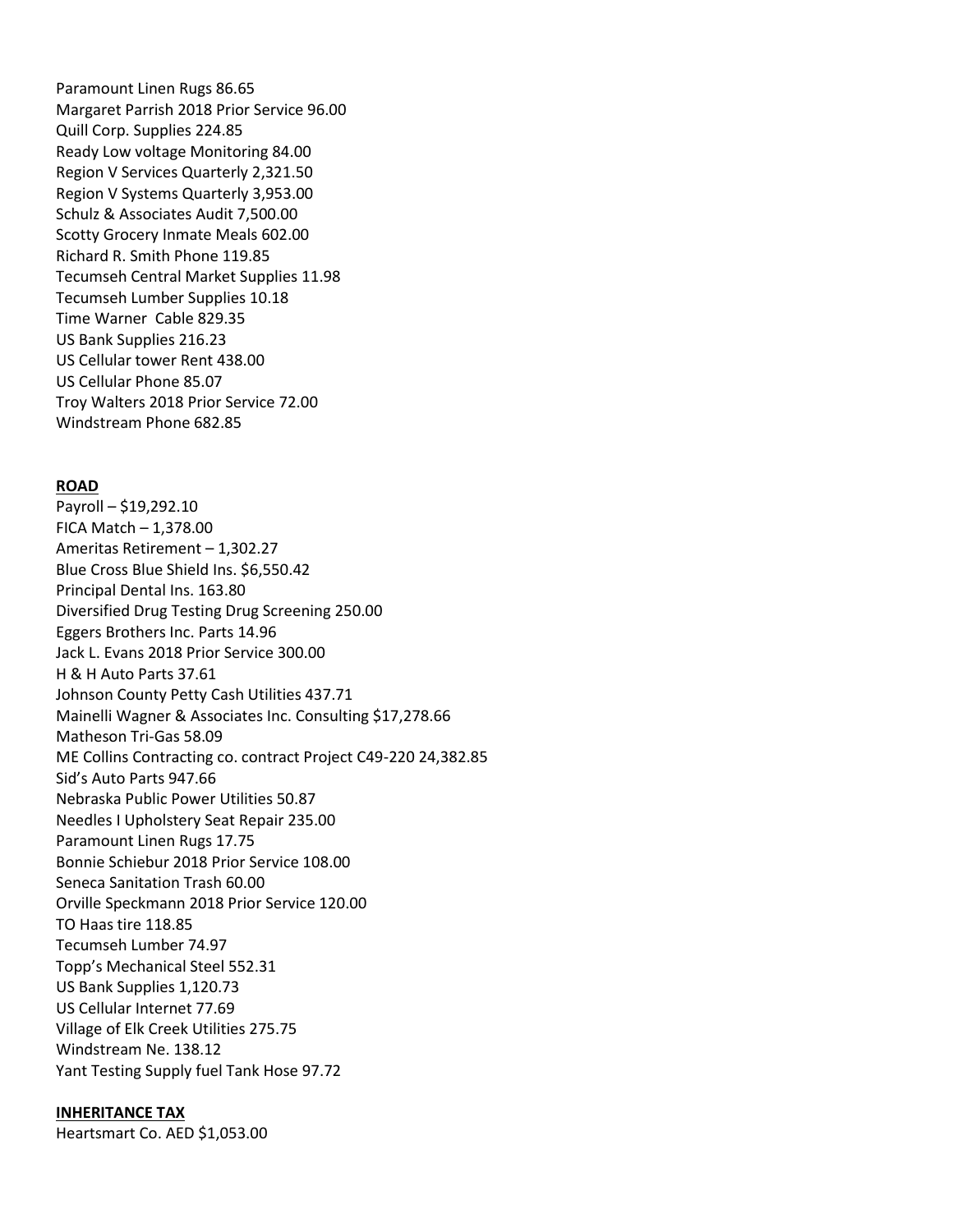# **Emergency Management Fund**

Johnson County Petty Cash Utilities 34.11 Nemaha County Sheriff Insurance 75.26

# **AMBULANCE**

Amanda Burki Fuel Additive 16.44 Johnson County Hospital Supplies contract Billing 1,212.06 Johnson County Road Department Ambulance Fuel 116.28 Matheson Tri-Gas 48.20

Chris Stone Maintenance discussed with the board the problem with the plumbing at the Sheriff's Office. There is a sewer pipe that will plug up. The board told Chris to contact Moran Plumbing and Heating to have him run his camera down the pipe to see if there is a plugged area of concern. The cost will be between \$250.00 and \$300.00.

Highway Supt. Matt Schaardt and Kelly Kuhl were present to discuss roads, bridge projects, and to review the application for the 2017 County Bridge Match Program. Matt reported that Johnson County was approved for 2 structures C004902535 in the amount of \$66,846.00 and Structure C0049002305 in the amount of \$37,313.00

Fuel bids were opened at 9:30 A.M. and placed on file in the County Clerk's Office. A bid was received from G & G Oil Company. A motion was made by Evans, and was seconded by Agena to approve the fuel bid from G & G Oil Company as follows:

Tecumseh Shop Unleaded with 10% Ethanol \$2.199, Diesel Low Sulfur #1 on road \$2.799, Diesel Low Sulfur #2 on Road \$2.479

Cook, Crab Orchard, Elk Creek, and Sterling Shop Diesel Low Sulfur #1 off Road \$2.519, Diesel Low Sulfur #1 off Road \$2.199.

Yeas: Evans, Agena, Gottula, Nays; none motion carried.

A motion was made by Agena and was seconded by Evans to approve the Johnson County Ambulance Service claims to be forwarded to Collections in the amount of \$8,377.50, and the Johnson County Ambulance Service claims to be written off in the amount of \$1,155.74. Yeas: Evans, Agena, Gottula, Nays; none motion carried.

The board acknowledges the Johnson County Treasurer' Semi-Annual Report

County Attorney Rick Smith informed the board that he had the quote from Seeba Hardware on the purchase and installation of TV's in the Courtroom to be used during court proceedings.

A motion was made by Evans and was seconded by Agena to approve the quote from Seeba Hardware & TV in the amount of \$2,090.00 to deliver and install 1-48" Sony LED Television and 3-22" LG LED Televisions , and 1 wireless composite transmitter and 3 wireless receivers in the Courtroom to be used during Jury Trials. Yeas: Evans, Agena, Gottula, Nays; none motion carried.

A motion was made by Evans and was seconded by Agena to approve the Business Associate Agreement between the County and Gallagher Benefits Services. Yeas: Evans, Agena, Gottula, Nays; none motion carried.

A motion was made by Evans and was seconded by Agena to approve the 2018 County Board Appointments **2018 BOARD APPOINTMENTS**

## **One Year Terms**:

Highway Superintendent Matt Schaardt Noxious Weed Supt. Mike Davison Zoning Administrator Mike Davison Emergency Manager Amanda Burki Economic Developer Rep. Doug Goracke